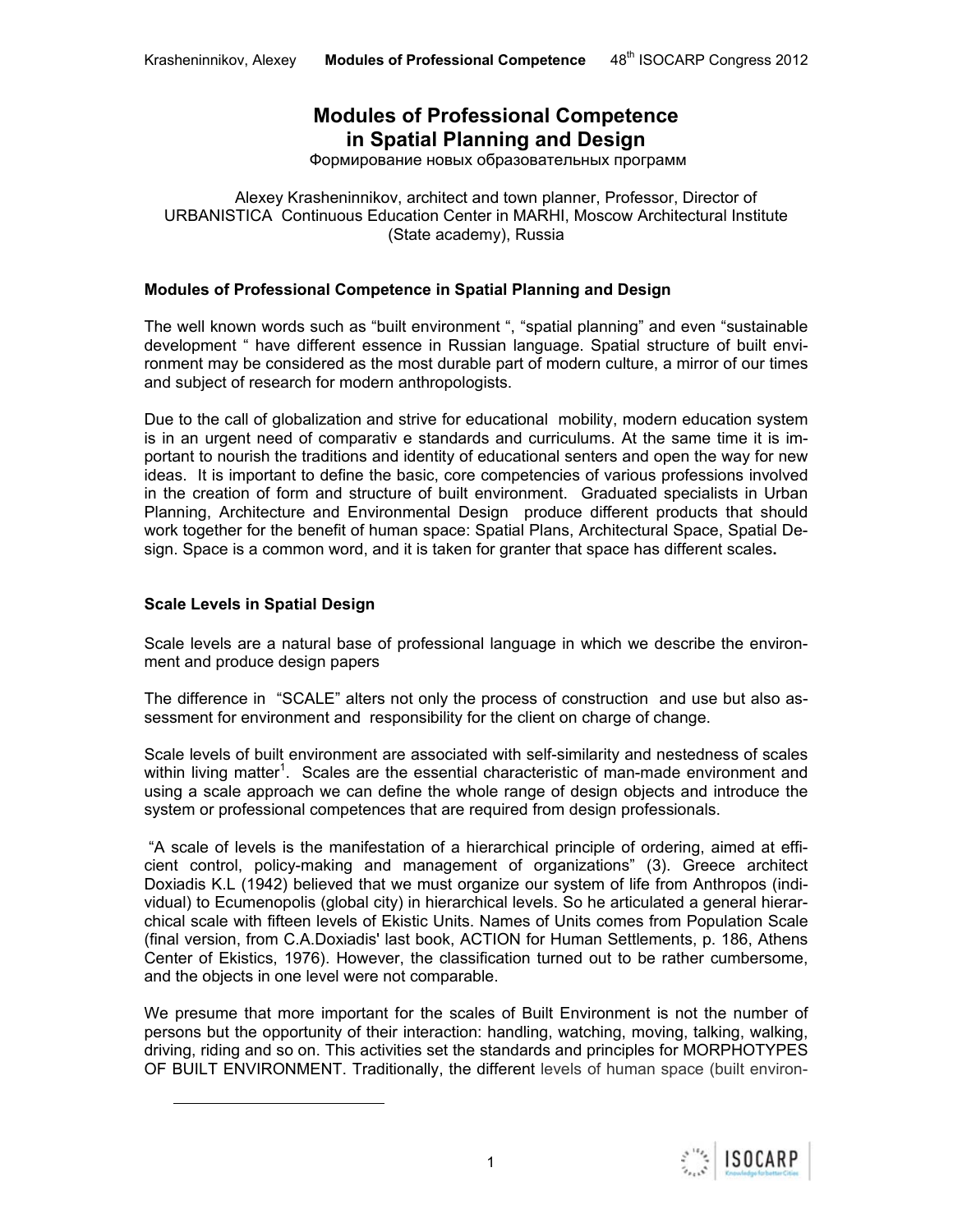ment) are formed in accordance with the physical abilities of man: the level of things-(hand), the level of the room (human body), the level of the building (space of social groups), cluster (a group of dwellings and other buildings gathered in the planning units), district (areal of pedestrian connectivity for all inhabitants), city (the system of specialized districts, typically incorporating all places for lifelong activities of citizens.). Further on, some planners allocate "region level" - (urban area, united by daily migrations of residents.) At the city and regional level significance of anthropomorphic parameters of space decreases giving floor to social(time), ecological(health), economic(money) and administrative considerations.

We can notice that the "scale" – is one of the main characteristic of the designed object, which allows you to focus on the most important of its characteristics: problems, design objectives and key issues of quality.

According to the current practice of design we indicate six scale levels of built environment: M-1 - level of small forms, furniture, architectural details and equipment, M-2 - the level of room and interior space; M-3 - level of buildings and constructions; F-4- level of urban clusters; M-5 - level of district or pedestrian town, M-6 – level of urban regions, or "Agglomeration" of cities united by daily migrations.

Sequence of levels is open on both sides, and the difference in scale is approximately 1:10 from one level to the other. (Scheme 1.) May be, with time, we would need higher levels of physical planning (M-7), including international and transcontinental networks of urbanized corridors, but until now this type of works are rare and do not need specially educated professionals in spatial planning. At the other side of a scale line (M-0) lie the objects smaller than the pencil –The "level of human palm" deals not with the Built environment but rather with things.

**INTERIOR FURNITURE BUILDING** URBAN **TOWN REGIONAL DESIGN DESIGN DESIGN PLANNING & DETAIS** PLANNING

#### M-1 M-2 M-3 M-4 M-5. M-6

**Scheme 2.** One of the important rules of design activity is that, the spatial solutions should be considered in relation with higher and lower context level of the environment. It is important to define the role and place of design objects in the hierarchy of spatial and temporal scales of built environment.

# **Products and Services of Project-based Organizations**

Combination of different professional technologies is most effectively achieved in so called project-based organizations (PBO). By integrating strategic planning, design development, and property management - project oriented company produce environments that enhance the productivity and spirits of those who occupy them, win respect and appreciation from the community and return solid investment performance. Project-based organizations are also optimal organizational structures to integrate knowledge both within and outside the company, and to generate business models for new products and services.

For design professionals the range of "goods" delivered to the "client" include three types of products: PROJECT IDEA, PROJECT DOCUMENTATION AND PROJECT MANAGEMENT. This three broad areas were first described as «technologies» of engineering and architecture firms<sup>i</sup>.

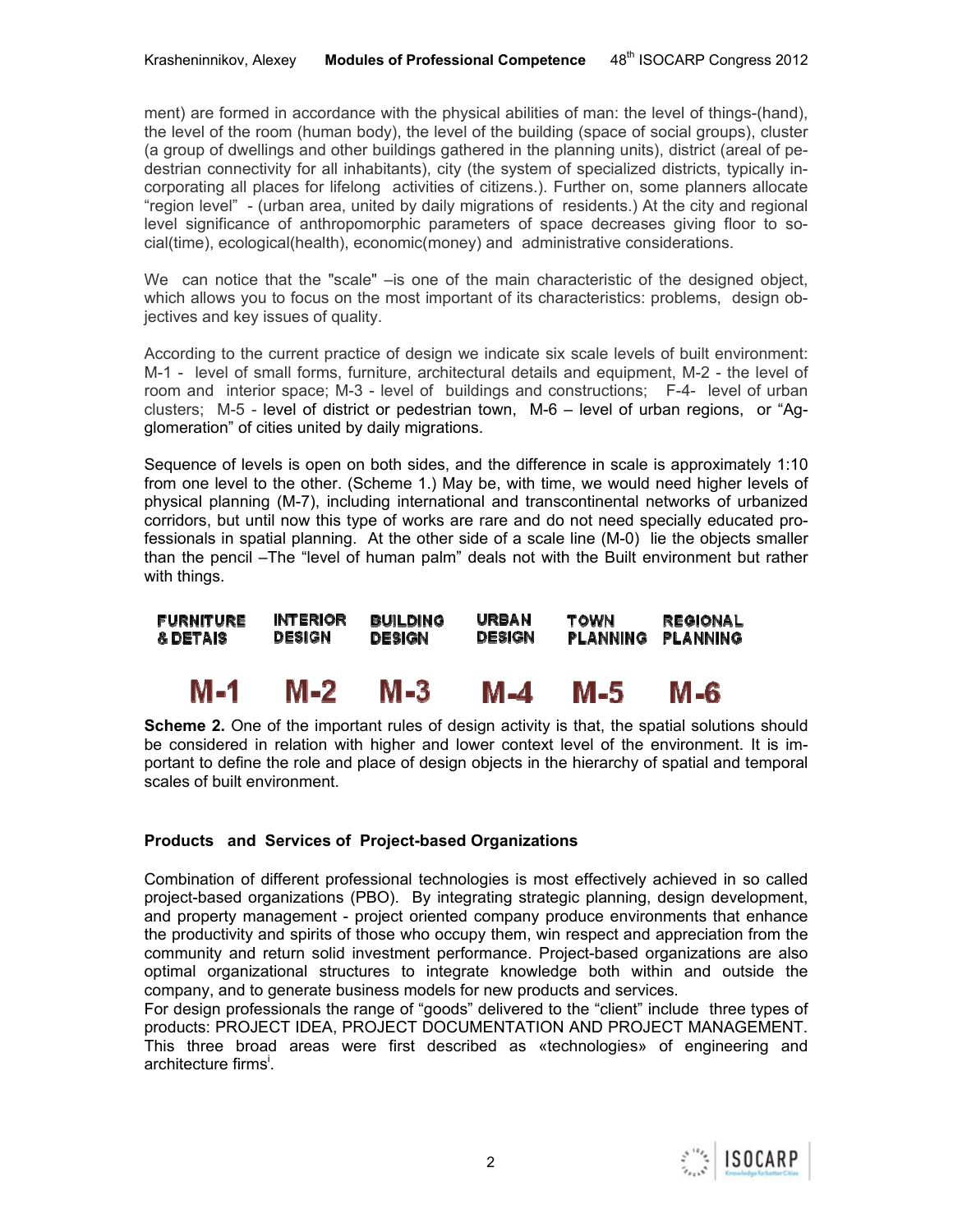**"Project idea**" - conceptual proposal usually based on strategic vision. It is usually based on preliminary research, knowledge of history, current trends, urban context and theoretical manifestos. The invention and selection of conceptual proposals, cutting off poor decisions, aimed at forming *the ideal model of the object*. This model should be described in the language, suitable both for public presentation and for professional "design assignment".

**"Project documentation"** – is a physical model based on "design assignment". Physical model require professional scales and acknowledgement with the full range of related issues of design, rules and standards. Corporate Standards and Government Standards, Building codes and Zoning codes ensure the quality and timing of project. The result of this stage is an approved - "document" (with visas for all participants, performers and experts). "Document" determines the expected Value and required Recourses of the Physical model.

«**Project management**" is a service for the client that includes planning and supervising of practical realization of the "Project Plan". "Project Plan" blends an understanding of strategy and context, as well as the ability to solve tactical and practical tasks of the project. The art of management is aimed to avoiding the risks: technical, temporal, economic and legal. «Project management" include financial consulting, organization and quality management, sale management or maintenance based on deep professional awareness of the project context.

Using the technology approach we can, derive the fare method of payments for the different parts of the contract:

| <b>Leading technology</b> | fee estimation t                                             |
|---------------------------|--------------------------------------------------------------|
| "Project idea"            | "royalties or honoraria ""                                   |
| "Project                  | "accord payment or payment by the scope of work" for design  |
| documentation"            | development and construction documentation                   |
| «Project management"      | "time base fee with interest"- for on the amount of time and |
|                           | effectiveness of service                                     |

Key "technology" determines also the organizational structure of design firms and the requirements for specialists<sup>iii</sup>.

# **Professional Competence**

The **competence of graduates**, as the performance criteria of education have arisen as "applied knowledge" trend against "academic knowledge" or and practical skills against learning skills. With the use of Competencies we can estimate readiness for practical activities of graduates –The success of professional practice is associated with the ability to "generate " the concept, to "produce" the project and to "provide" the services, In general this requires competence of three types:

- A competence in formation of strategic objectives and creative ideas,
- B competence in the development and production of complex project documentation,
- C competence in innovative management and implementation (delivery) skills.

Three types of TECHNOLOGY aligned through SCALE LEVELS represent general scope of professional competence in spatial planning and design.

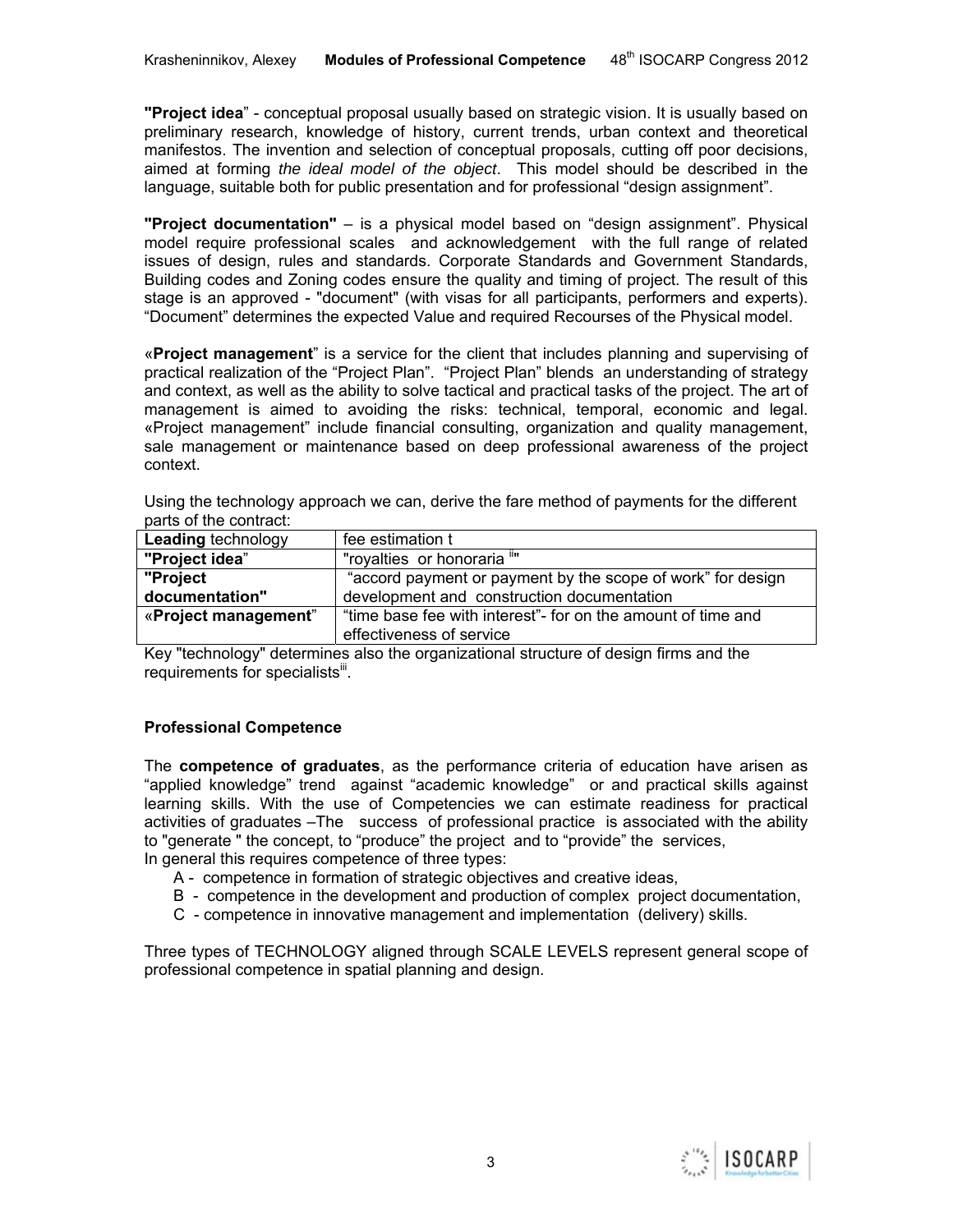|       | A                                                  | B/                         | C,                             |
|-------|----------------------------------------------------|----------------------------|--------------------------------|
|       | <b>IDES AND PROGRAMS</b>                           | <b>DESIGN AND PROJECTS</b> | <b>DELIVERY AND MANAGEMENT</b> |
| $M-1$ | Fine arts and styles                               | Modeling                   | Interior decoration            |
| $M-2$ | Composition in Visual de-                          | Interior design            | Operation & maintenance        |
|       | sign                                               |                            |                                |
| $M-3$ | Pattern language of Architec- Architectural design |                            | Project management             |
|       | ture                                               |                            |                                |
| $M-4$ | Environment and planning                           | Urban design               | <b>Urban Development</b>       |
| $M-5$ | Land Use Policy                                    | Town planning              | Monitoring & Management        |
| M-6   | <b>Spatial Planning</b>                            | Spatial planning           | Legislation & GIS services     |



**Scheme 3** General issues of core curriculum of spatial planners and design professionals. M-1 to M-6 - scale levels of built environment. A, B, C - types of Professional Technologies producing *the concept, the project, the services.* 

# **Core Curriculum Modules**

The Bologna Process, aimed at the unification of education, involves definition of the Core Curriculum Modules - that can be compatible and equally structured. Classification of the Core Curriculum can help to solve several methodological issues in education, determine the objectives and content of Professional training.<sup>iv</sup>

Core Curriculum Modules of Professional Competences are presented in the form of matrix, where the columns are the "levels scale" of spatial design and the lines are the "products and services" produced by design professionals. (Scheme 3)

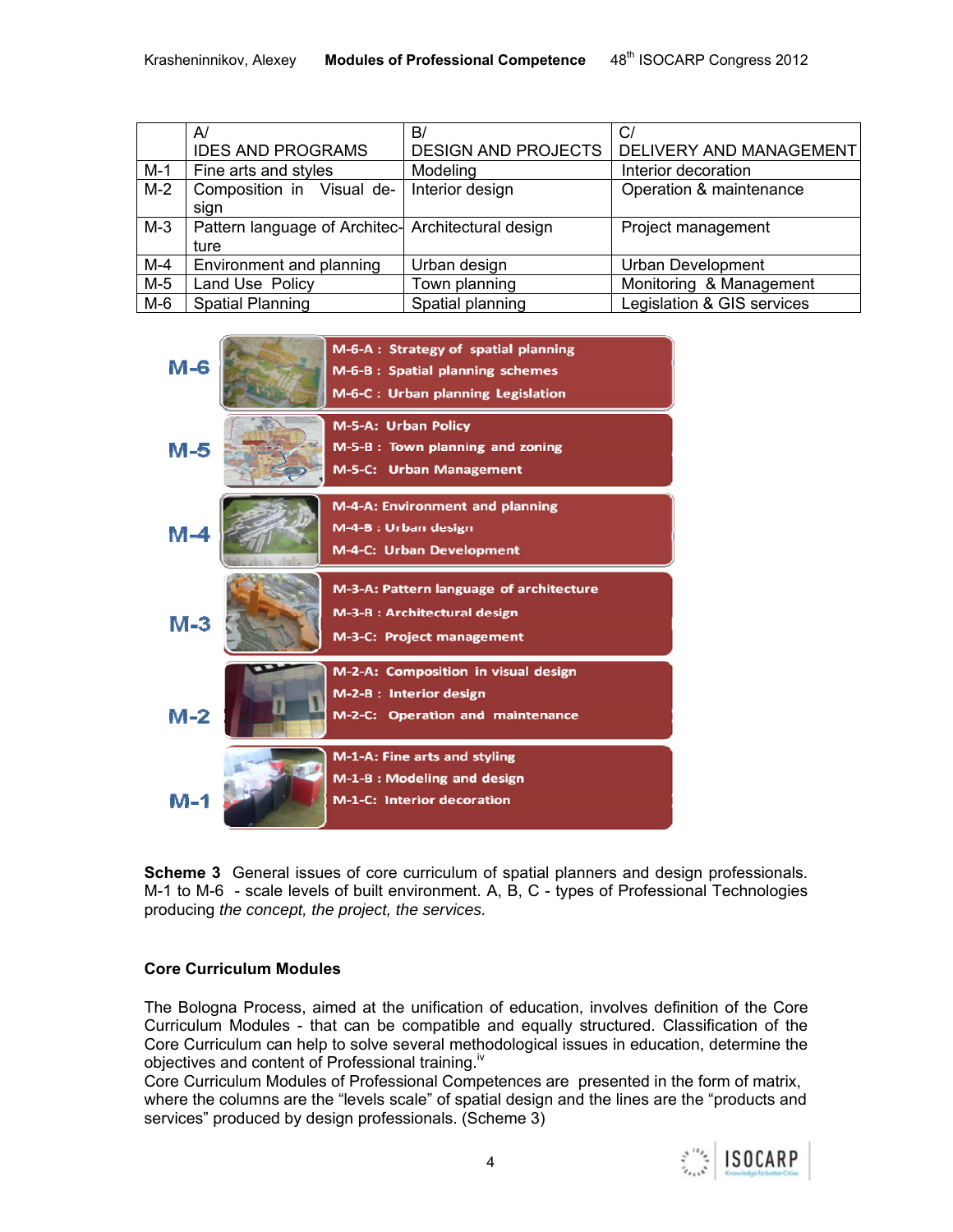

**Scheme 4 Core curriculum modules:** The columns are the "levels scale" of design, the lines are the "products and services" produced by design professionals. Cells are Modules of professional competence This matrix represents modern "paradigm" of spatial planning and design – and can be used as a framework or system of knowledge.

# **The Core and Shell Part of the Curriculum**

The matrix of Core Competences possessions basic knowledge and skills required from a specialist. However, in addition to the basic and essential core competencies modern practice requires knowledge of professional context and specialized skill of "Professional Profile". "Professional Profile" gives the attidude, associated with the special practical context which is learned through additional educational modules.

| Professional Profile of Ar-                | Professional Profile of Ur-                    | Professional Profile of De-              |
|--------------------------------------------|------------------------------------------------|------------------------------------------|
| chitect                                    | ban Planner                                    | signer                                   |
| " Method of design and deci-               | "Analytical skills and Public                  | Skills and Method of Applied             |
| sion making",                              | relations                                      | art                                      |
| Materials and Construc-<br>tion,"          | "Landscape and Built envi-<br>ronment"         | Materials, texture and colors            |
| "Engineering systems"                      | "Engineering and transport<br>infrastructure", |                                          |
| "History and Theory af archi-<br>tecture", | History and Theory of the<br>City              | "History and<br>Theory<br>οf<br>Styles", |
| Language of professional                   | Language of professional                       | Language of professional                 |
| communications",                           | communications                                 | communications                           |
| Law, Ethics & Management                   | Law, Ethics & Management                       | Law, Ethics & Management                 |
| skills of the architect"                   | skills of urban planner"                       | skills in design delivery."              |

CORE CURRICULUM form the center of competence structure of the PROFESSIONAL PROFILE and SHELL CURRICULUM provide the context of professional practice (the bachelor level) This special blend of CORE and SHELL competences characterize the profile of particular High School. **Scheme 5.** 

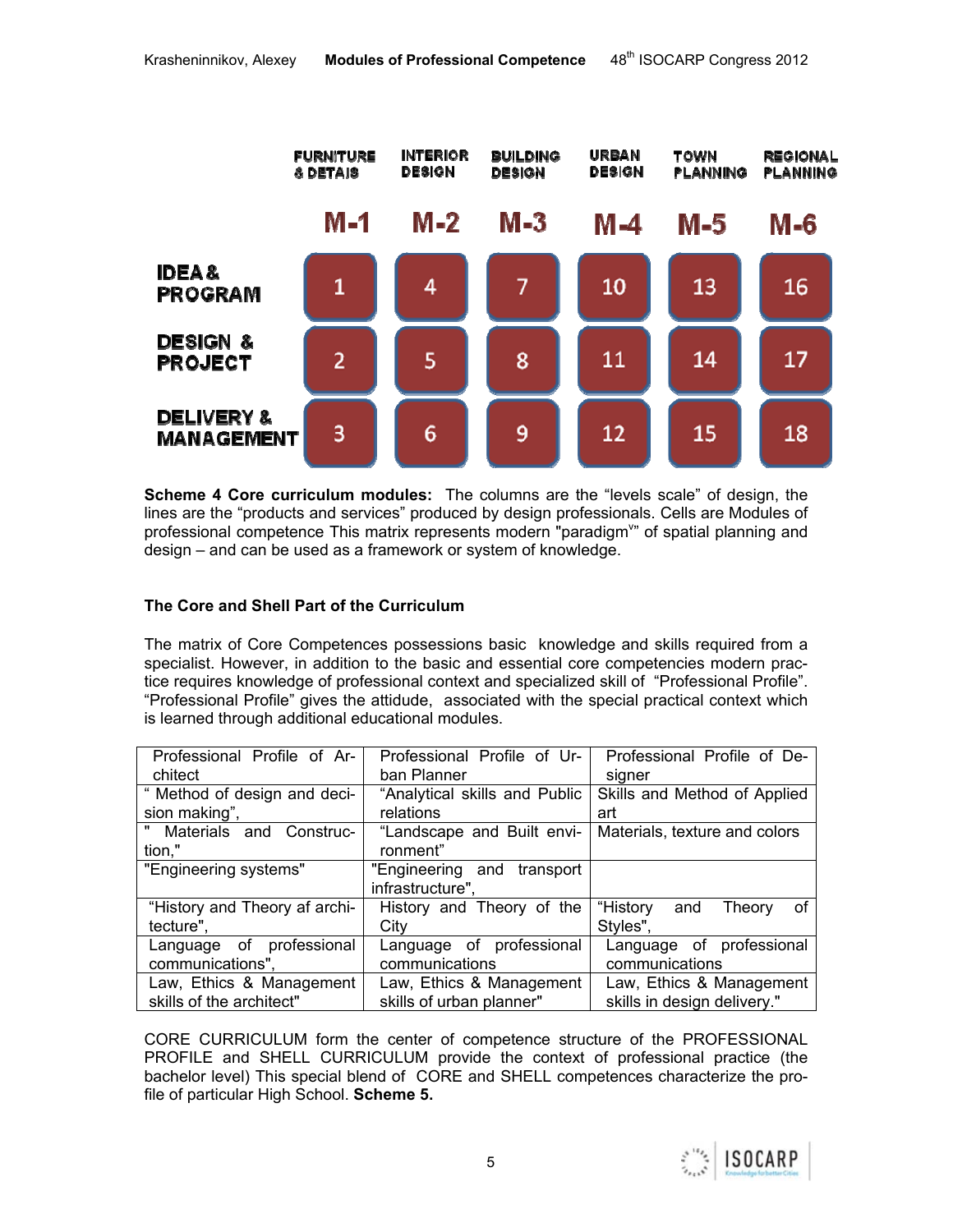

Scheme 5. SHELL CURRICULUM- In the center are the core competences from the Core Competences Matrix,. ADDITIONAL EDUCATIONAL MODULES OF PROFESSIONAL COMPETENCE. are arranged around the core elements.

# **The Internal Structure of Training Modules**

Each training module consists of three or four levels of development: BASICS, PROFES-SIONAL SKILLS and ADVANCED SOLUTIONS.

BASICS: - introductory sections. "Basics" include the study of professional culture, terminology, history and theory, as well as exercises and practice in essential skills. these academic course gives students 1-2 credits The result is General awareness -Knowing where to go for further advice and information. Maintaining and enhancing this awareness could be achieved through reading or by distant learning methods. Often this material is openly published on the websites of the institution. This knowledge level could be maintained and enhanced by attendance at courses or conferences (whether face to face, online or distance) plus experience.

 SKILLS - the ability to perform professional tasks within the job assignments. Syllabus, usually include exercises for the development of professional knowledge and skills, learning of guidelines, recommendations, rules for solving practical problems. Exercise and theory on average gives student 2-4 credits. Practical applied knowledge of the subject area achieved through learning and training.

. ADVANCED SOLUTIONS – the possession of an in-depth understanding of the contradictory aspects of theory and practice, the ability to develop its own program of work and to justify the innovative techniques for solving non- standard assignment. Independent study projects and exercises to improve professional skills, experience and advises others of the implications .This level of **Advanced knowledge** within the general practice - is intended primarily for training of Masters and Professional Development of working specialists.

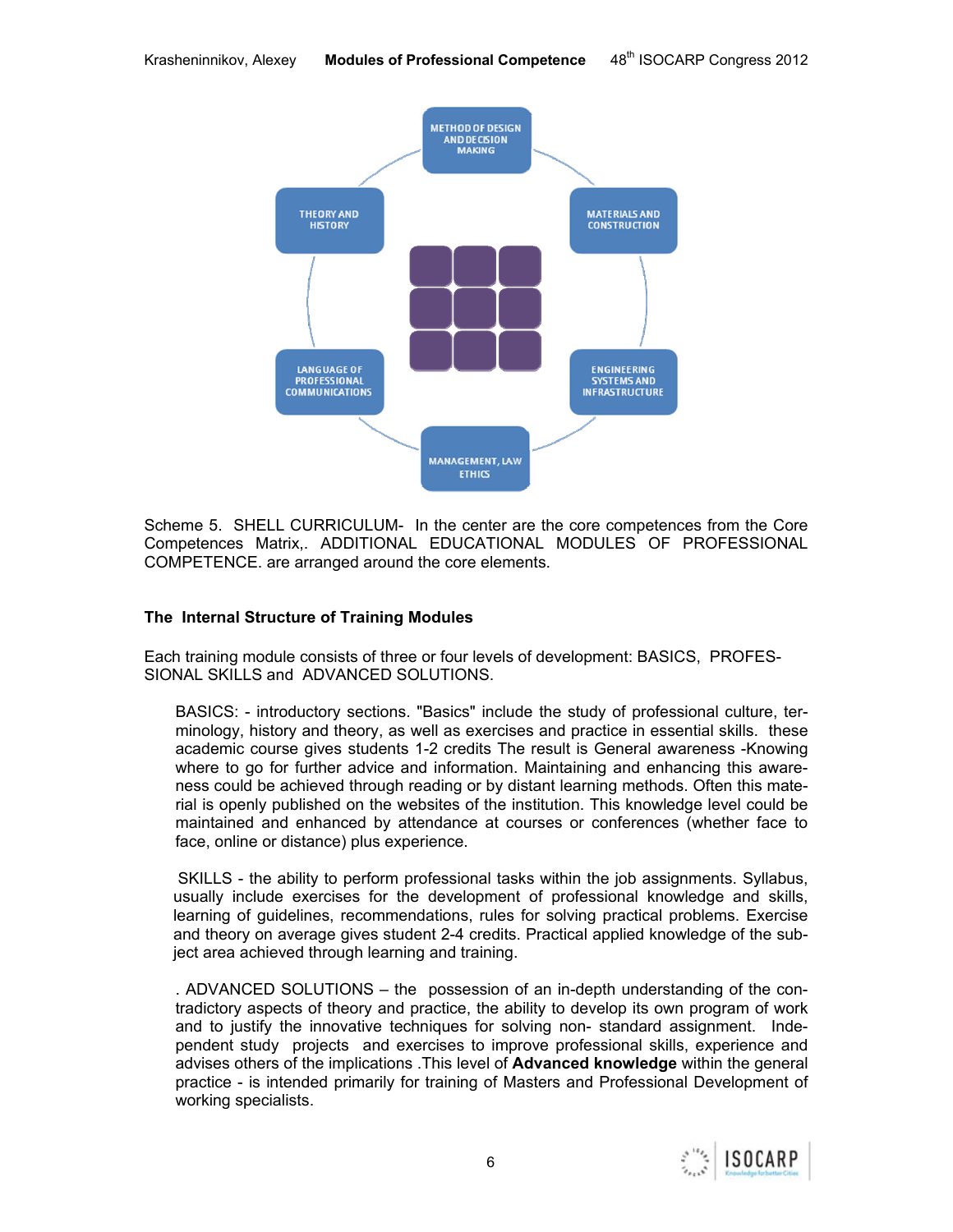Number of Professional aspects in Spatial Planning and Design is unlimited. Over time, the number of professional attitudes will expanding due to the identification of new important features of built environment. For example, the growing importance of city networking, or environmental protection, or energy saving systems, or virtual imitation of reality - would bring the demand for experts in the field of Trance-regional planning, Constructive ecology, Virtual architecture, etc. These new fields of study would take part of basic core modules and "look" at it through new context. Some parts of **SHELL CURRICULUM** can be shared with other schools:

- "Methods",
- "Materials,"
- "Systems",
- "Context",
- "Language",
- "Management"



This structural schemes and modules diagrams were inspired by the process of developing the new Federal Standards of education and curriculum for architectural, town-planning and design schools in Russia. Until 2007 urban planners came generally from architectural background, City Planners were one of the graduated architects profiles. Nowadays, with the New Urban Development Codex of RF (2004) and the efforts of the Bologna Process – the Association of School of Architectural Profiles of Russia<sup>vi</sup> are targeted to ensure more comparable, compatible and coherent systems of higher education with European Higher Education Area.

In the age of experimentation and scientific deduction in which we now find ourselves it is